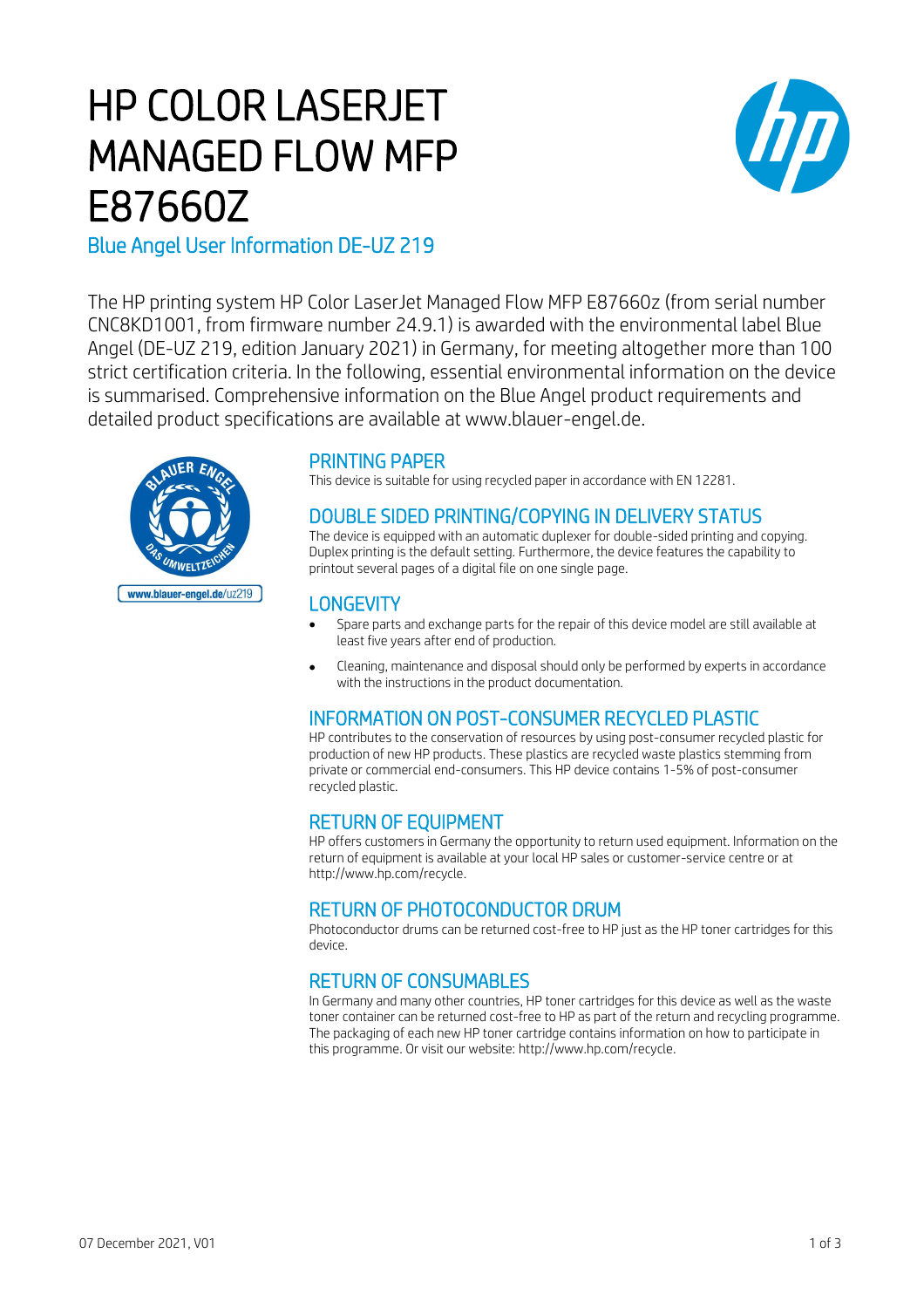## YIELDS OF CONSUMABLES

Determined according to ISO/IEC standard 19798 the HP toner cartridges shipped with the product have the following yields: HP LaserJet W9050MC black toner cartridge: 54,000 pages HP LaserJet W9051MC cyan toner cartridge: 52,000 pages HP LaserJet W9053MC magenta toner cartridge: 52,000 pages HP LaserJet W9052MC yellow toner cartridge: 52,000 pages

Further information can be found at http://www8.hp.com/h71041/learn-aboutsupplies/us/en/overview.php.

#### INFORMATION ON HANDLING OF THE TONER MODULES

- Please leave HP toner cartridges in their despatch packaging until you need them for use in your printer; when inserting the HP toner cartridge, please follow the information on handling.
- HP toner cartridges should never be opened by force. If toner dust escapes, e.g. as a result of inappropriate handling, inhalation of dust and skin contact are to be avoided as a precautionary measure.
- In case of skin contact wash affected areas thoroughly with soap and cold water. HP toner cartridges are to be kept out of the reach of children.

## AIR EMISSIONS

With original HP toners, the device passes the air emission test for monochrome and colour printing according to DE-UZ 219. Since plastics of new electrical devices generally release small amounts of volatile substances into the room air, we recommend providing sufficient air exchange in rooms where new devices are set up.

## NOISE EMISSIONS

#### Declared sound power level for one-sided printing (L<sub>WAc</sub>)

In monochrome print mode 60 pages/minute: 6.68 Bels and 66.8 dB<br>In colour print mode 60 pages/minute: 6.75 Bels and 67.5 dB In colour print mode 60 pages/minute:

#### **ENERGY**

#### Energy information on HP Color LaserJet Managed Flow MFP E87660z

The consumption of electric power depends on its properties and on the way it is used. HP Color LaserJet Managed Flow MFP E87660z is designed and pre-set in a way to allow you to reduce electricity costs. In the following, energy information of HP Color LaserJet Managed Flow MFP E87660z from firmware number 24.9.1 is indicated.

Directly after the last print or copy job, HP Color LaserJet Managed Flow MFP E87660z with its instant-on fuser technology switches over to an electric power saving mode, from which it can quickly print or copy again. If the device switches over to electric power saving modes, you can save electricity and operating costs. If the device is to print or copy again, there can be a short delay – this is called recovery time. However, the device meets the strict Blue Angel requirements for a recovery time (http://www.blauer-engel.de).

You can save electricity costs by shortening the device's delay times as it will switch over to an electric power saving mode more quickly. If you extend the delay time or deactivate the electric power saving mode, you should consider that consequently the device will consume more electric power and might no longer meet the maximum value for electric power consumption of the Blue Angel. We recommend not extending the delay times.

The device is so designed as to ensure that it can be switched to the Off-mode (standby) by pressing the on/off switch up to twice a day without suffering damage. This device does not have a switch by which it can be completely disconnected from the mains. When after having switched off the device you pull out the power plug, electric power consumption is completely stopped.

The table below lists the individual power consumption values as well as delay and recovery times (factory setting). With these values the device meets the Blue Angel requirements.